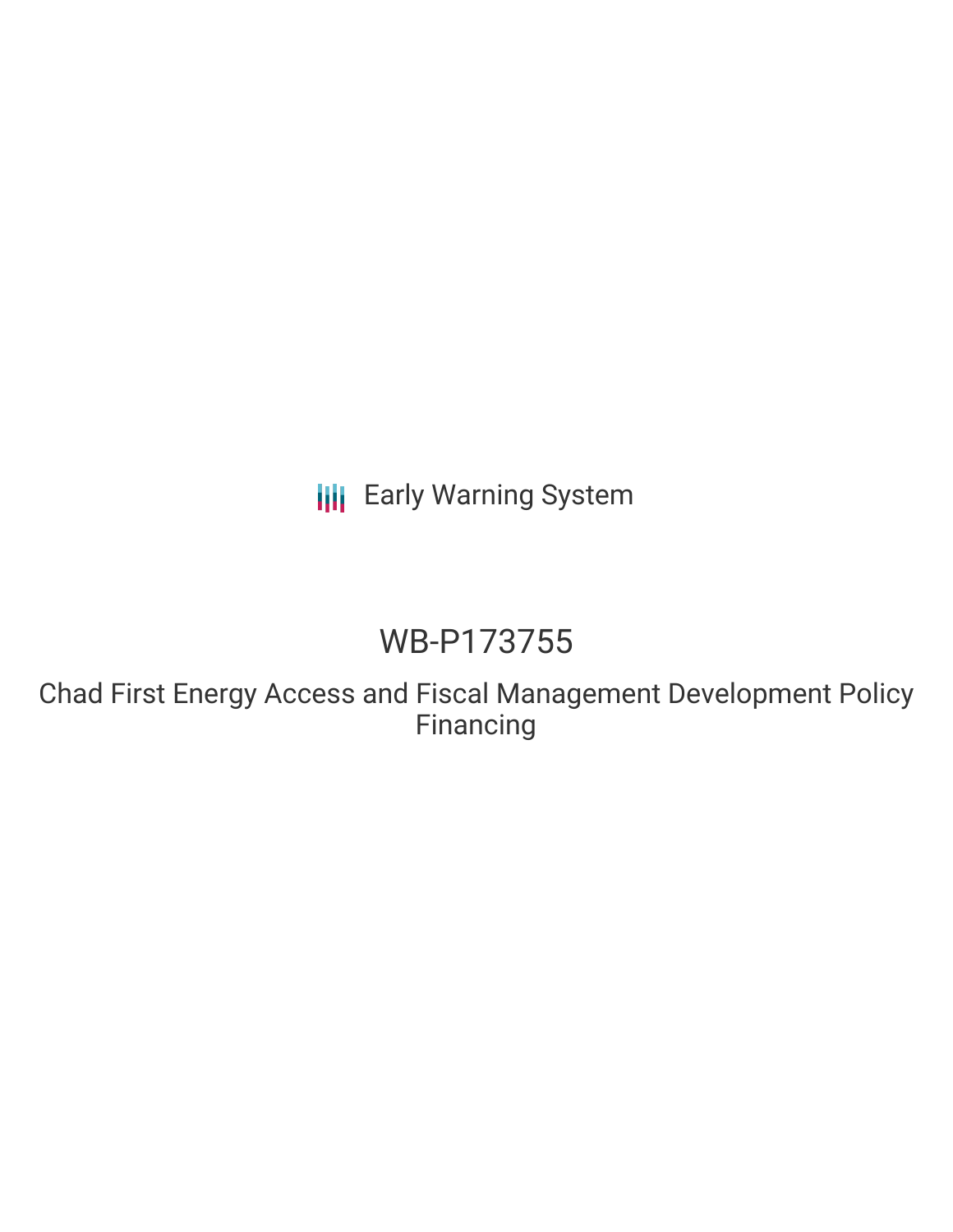

### **Quick Facts**

| <b>Countries</b>               | Chad                                             |
|--------------------------------|--------------------------------------------------|
| <b>Financial Institutions</b>  | World Bank (WB)                                  |
| <b>Status</b>                  | Proposed                                         |
| <b>Bank Risk Rating</b>        |                                                  |
| <b>Borrower</b>                | Ministry of the Economy and Development Planning |
| <b>Sectors</b>                 | Finance                                          |
| <b>Investment Amount (USD)</b> | $$60.00$ million                                 |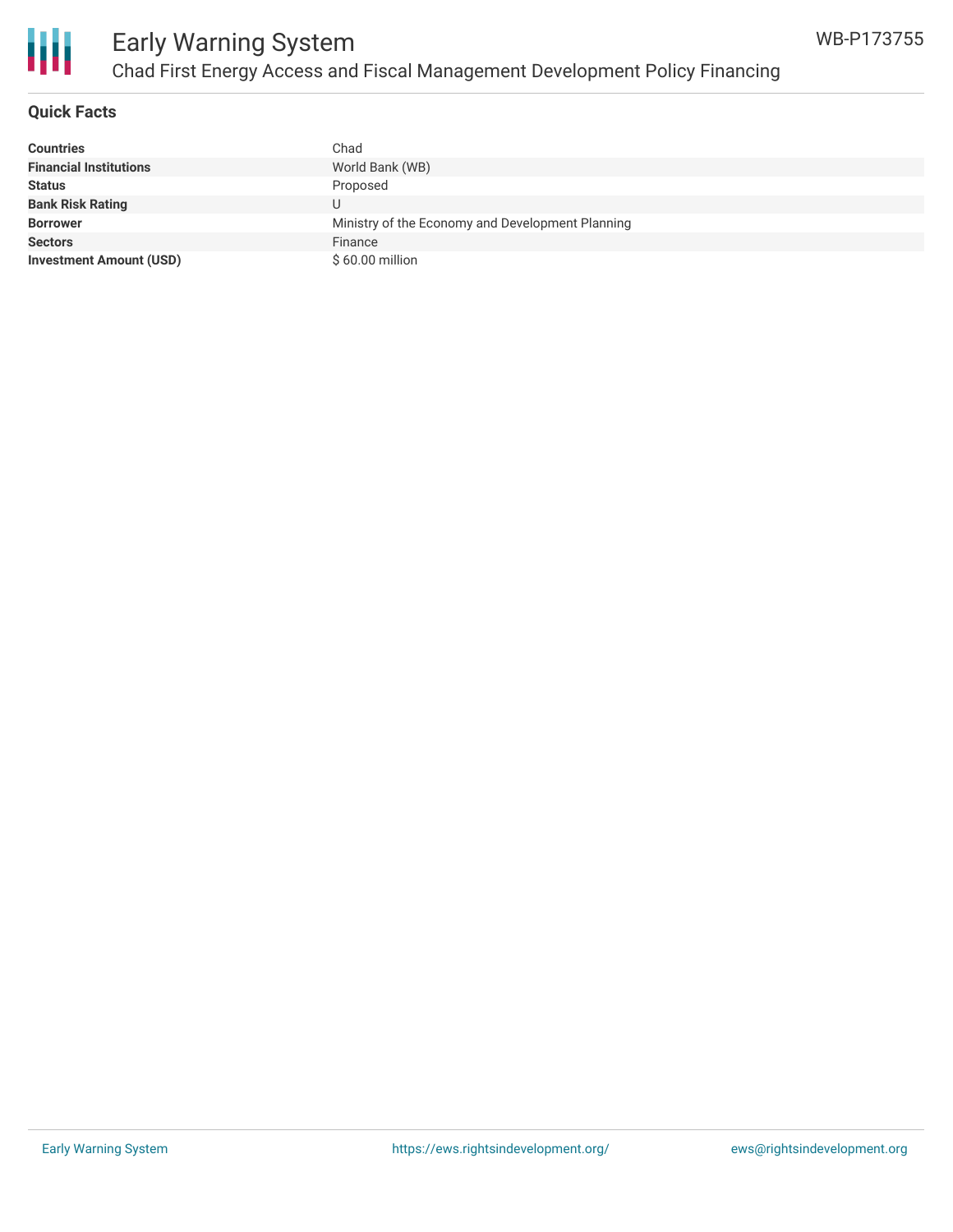

## Early Warning System Chad First Energy Access and Fiscal Management Development Policy Financing

### **Project Description**

The Project Development Objective is to support the government effort to improve the performance of the energy sector and to improve fiscal management.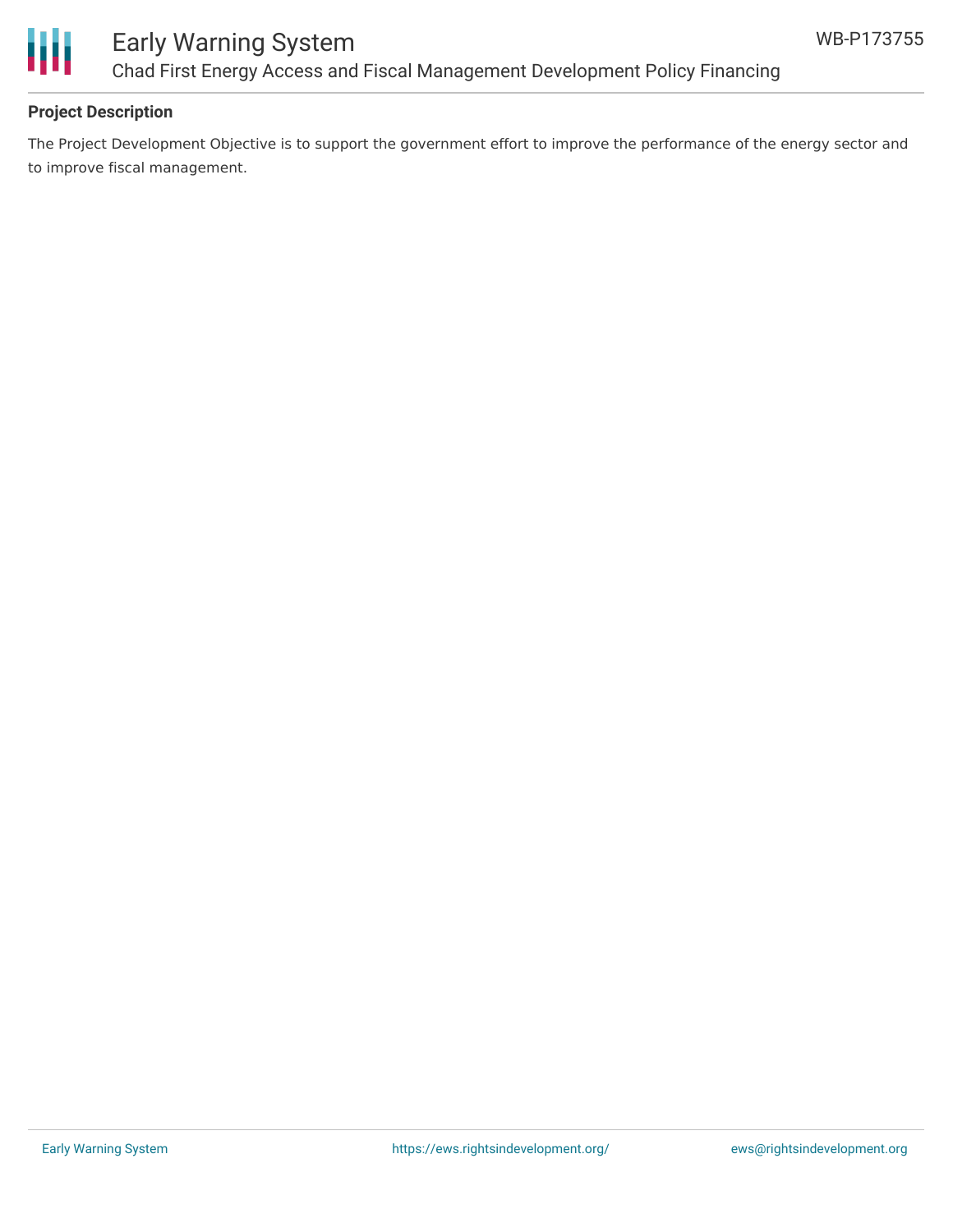

## Early Warning System Chad First Energy Access and Fiscal Management Development Policy Financing

### **Investment Description**

World Bank (WB)